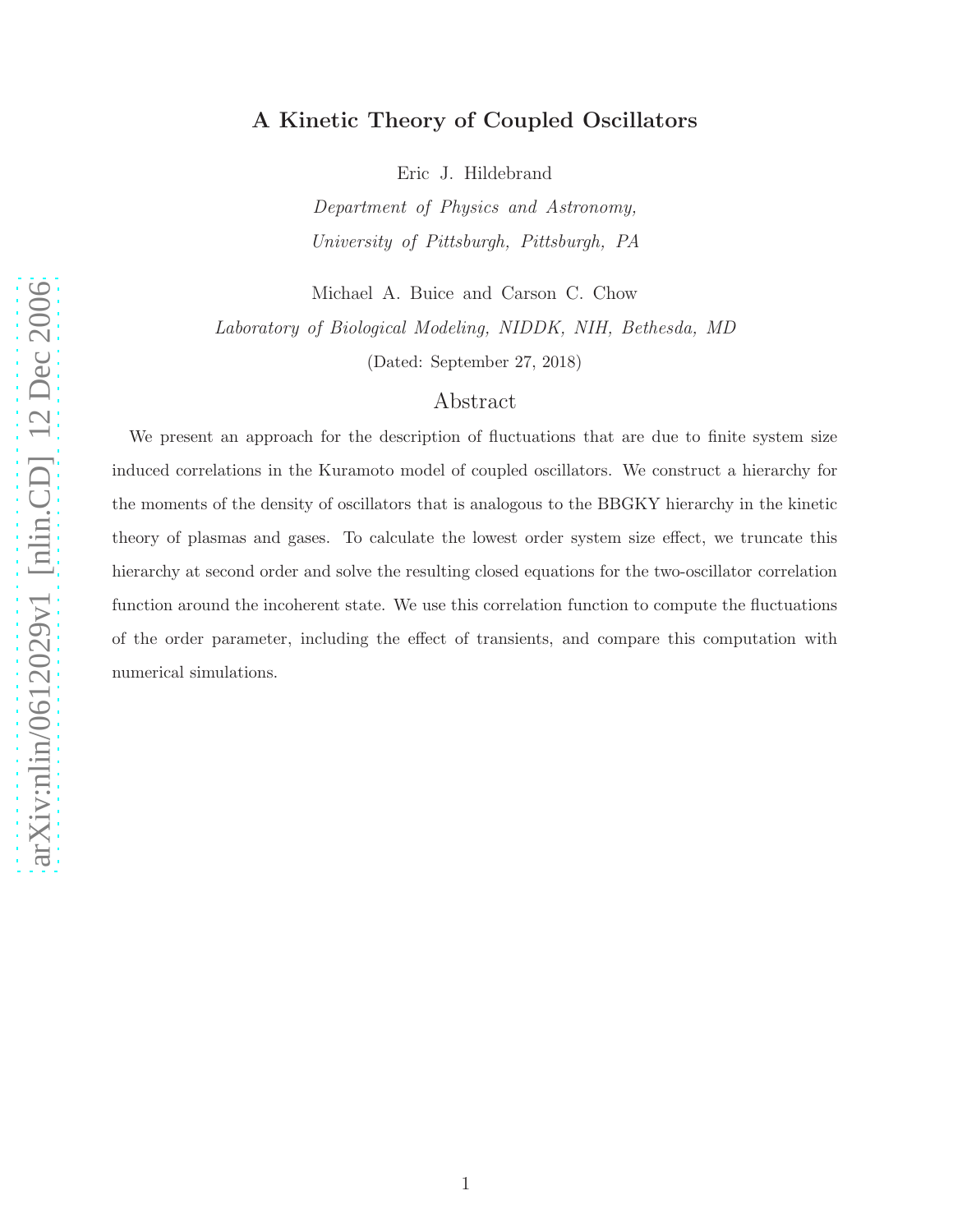Systems of coupled oscillators appear as models for the dynamics of a wide range of phenomena [\[1,](#page-9-0) [2](#page-9-1), [3,](#page-9-2) [4,](#page-9-3) [5,](#page-9-4) [6](#page-9-5), [7\]](#page-9-6). The Kuramoto model is a simple and oft-studied description of coupled oscillators which, in the limit of an infinite number of oscillators, exhibits a phase transition from an incoherent state to phase locked dynamics [\[8,](#page-9-7) [9,](#page-9-8) [10](#page-10-0), [11](#page-10-1)]. However, numerical simulations show the appearance of fluctuations that are due to finite system size effects even in the absence of any external noise. Because the system is deterministic, these fluctuations are a manifestation of multi-oscillator correlations and are expected to vanish in the infinite oscillator limit, with potentially divergent behavior near the transition [\[12\]](#page-10-2). While there has been some effort towards an analytic treatment of the fluctuations in the Kuramoto model [\[13](#page-10-3), [14\]](#page-10-4), there is at present no systematic approach. Here, we present a statistical formalism which draws upon the kinetic theory of plasmas [\[15,](#page-10-5) [16\]](#page-10-6). Our methods are generalizable to any oscillator model.

The Kuramoto model describes the phase evolution of N oscillators and is given by

<span id="page-1-0"></span>
$$
\dot{\theta}_i = \omega_i + \frac{K}{N} \sum_{j=1}^N f(\theta_j - \theta_i), \quad i = 1, \dots, N,
$$
\n(1)

where K is the coupling strength; the  $\omega_i$  are drawn from a distribution  $g(\omega)$ , assumed to be symmetric and of zero mean. The coupling function  $f(\theta)$  can be any function. In the original Kuramoto model  $f(\theta) = \sin \theta$ , which we use for our simulations.

In the  $N \to \infty$  limit, Kuramoto showed [\[8\]](#page-9-7) that as the coupling K is increased from 0, this model exhibits a phase transition described by the order parameter

$$
Z = \frac{1}{N} \sum_{j=1}^{N} e^{i\theta_j} \equiv r e^{i\psi} \tag{2}
$$

which is a measure of the level of synchrony in the population. Kuramoto found a continuous transition from a phase of complete incoherence  $(r = 0)$  in the population to a relative degree of coherence  $(r > 0)$  for K greater than  $K_c = 2/\pi g(0)$ . However, for a finite number of oscillators, r will fluctuate. Figure [1](#page-2-0) shows  $\langle r^2 \rangle$  (where  $\langle \cdot \rangle$  represents an ensemble average over frequencies and initial angles) for a numerical simulation of  $N = 50$  oscillators. We see that the fluctuations smooth the sharp transition from incoherence to coherence.

As we will show, typical with phase transitions, the correlations become enhanced near the onset of the transition (critical point). At low K,  $\langle r^2 \rangle \approx 1/N$ , consistent with the finite size effects for the free  $(K = 0)$  model. It reasonable to suppose that in the incoherent state all correlation effects (when  $K \neq K_c$ ) are finite size effects due to the coupling, i.e. the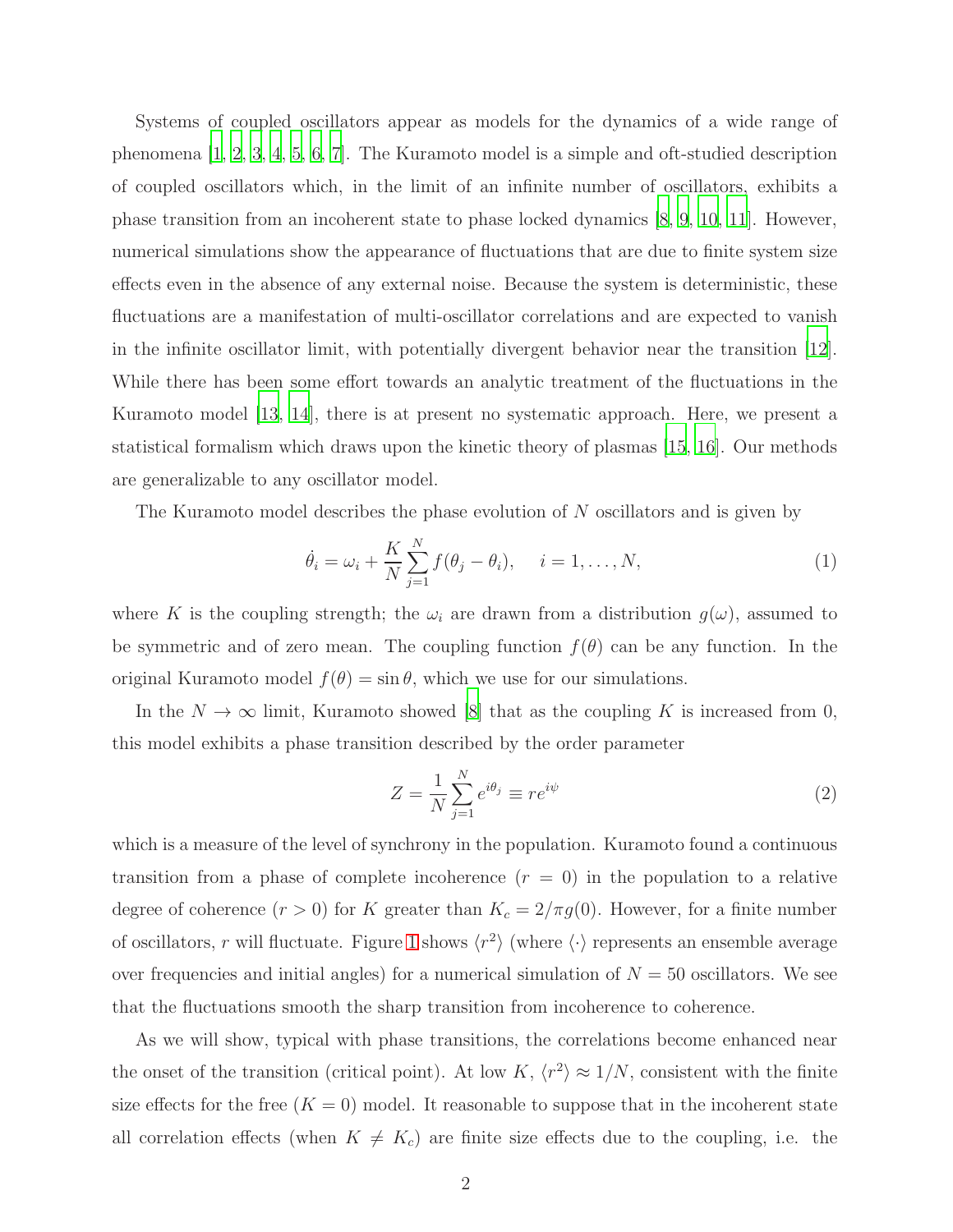

<span id="page-2-0"></span>FIG. 1: Phase transition in the Kuramoto model from asynchronous  $(K < K_c)$  to synchronous  $(K > K<sub>c</sub>)$  behavior. The solid line is the mean field prediction for  $r<sup>2</sup>$ ; crosses are simulation data.

homogeneous all-to-all connectivity forces the suppression of fluctuations as  $N \to \infty$ . One of our goals is to calculate  $\langle r^2 \rangle$  including the fluctuations due to finite N in the incoherent state.

Mirollo and Strogatz [\[17\]](#page-10-7) analyzed the stability of the incoherent state using a Fokker-Planck formalism. In the absence of external additive noise, their Fokker-Planck equation has the form of a continuity equation. They found that the incoherent state has a continuum of marginally stable modes, which are made stable by additive noise. In the ensuing, we will generate a series of equations analogous to the BBGKY hierarchy for which the Mirollo-Strogatz continuity equation is the truncation at first order. Our strategy is to consider an expansion using  $1/N$  as a small parameter.

The complete oscillator probability density

<span id="page-2-2"></span>
$$
n(\theta, \omega, t) = \frac{1}{N} \sum_{i=1}^{N} \delta(\theta - \theta_i(t)) \delta(\omega - \omega_i)
$$
\n(3)

satisfies the continuity equation

<span id="page-2-1"></span>
$$
\frac{\partial n}{\partial t} + \omega \frac{\partial n}{\partial \theta} = -K \frac{\partial}{\partial \theta} \int_{-\infty}^{\infty} \int_{0}^{2\pi} f(\theta' - \theta) n(\theta', \omega', t) n(\theta, \omega, t) d\theta' d\omega'. \tag{4}
$$

Equation [\(4\)](#page-2-1) is analogous to the Klimontovich equation in the plasma context and is still an exact description of the microscopic dynamics. The complete oscillator distribution [\(3\)](#page-2-2)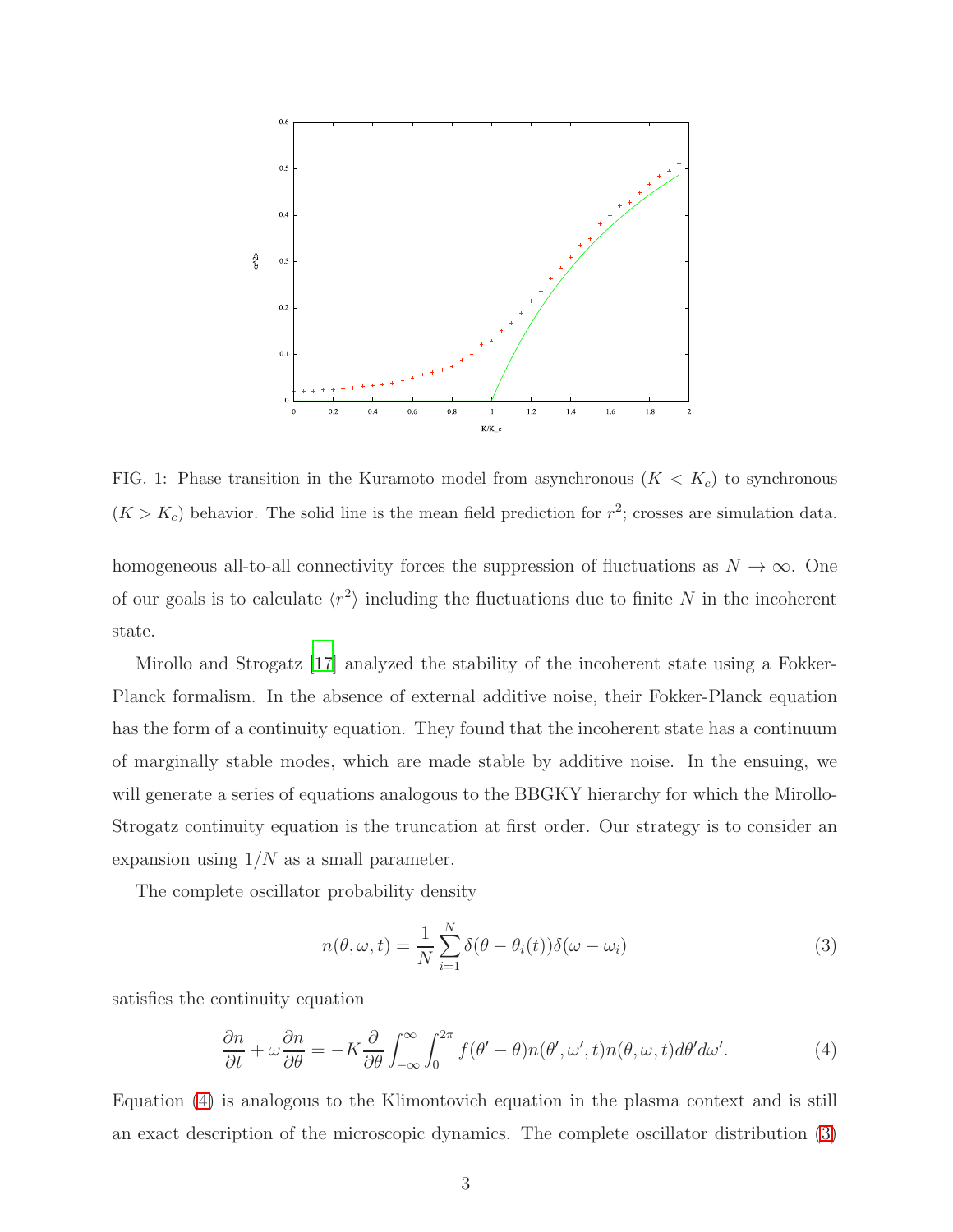satisfies the Klimontovich equation [\(4\)](#page-2-1) exactly if the Kuramoto system [\(1\)](#page-1-0) is obeyed. Solving the Klimontovich equation for the complete distribution is equivalent to solving the original system and is equally difficult. The strategy of kinetic theory is to consider the smoothed probability density functions of the oscillators by taking ensemble averages.

The one-particle probability density function (PDF) (first moment of  $n(\theta, \omega, t)$ ) is given by

$$
\rho_1(\theta, \omega, t) \equiv \langle n(\theta, \omega, t) \rangle \tag{5}
$$

where brackets denote the ensemble average over initial conditions and frequencies. The density  $\rho_1 d\theta d\omega$  represents the mean fraction of oscillators within frequency range  $(\omega, \omega+d\omega)$ and angle range  $(\theta, \theta + d\theta)$ . We note that  $\int_0^{2\pi} \rho_1(\theta, \omega, t) d\theta = g(\omega)$ . Henceforth, we will use the compact notation  $x = (\theta, \omega)$ . Taking the expectation value of Eq. [\(4\)](#page-2-1) gives

<span id="page-3-0"></span>
$$
\frac{\partial \rho_1}{\partial t} + \omega \frac{\partial \rho_1}{\partial \theta} + K \frac{\partial}{\partial \theta} \int_{-\infty}^{\infty} \int_0^{2\pi} f(\theta' - \theta) \rho_1(x, t) \rho_1(x', t) d\theta' d\omega'
$$

$$
= -K \frac{\partial}{\partial \theta} \int_{-\infty}^{\infty} \int_0^{2\pi} f(\theta' - \theta) C(x; x', t) d\theta' d\omega'
$$
(6)

where

<span id="page-3-1"></span>
$$
C(x; x', t) = \rho_2(x; x', t) - \rho_1(x, t)\rho_1(x', t)
$$
\n(7)

is the "connected" two oscillator correlation or moment function with

<span id="page-3-2"></span>
$$
\langle n(x,t)n(x',t)\rangle = \rho_2(x;x',t) + \frac{1}{N}\delta(x-x')\rho_1(x,t). \tag{8}
$$

The self-fluctuation term drops out in Eq. [\(6\)](#page-3-0) because we consider  $f(0) = 0$ .

The RHS of [\(6\)](#page-3-0) describes two oscillator interactions and is comparable to the collision integral from the kinetic theory of gases and plasmas. Neglecting the collision integral leads to the Vlasov equation, which amounts to a mean field approximation. The Vlasov equation and corresponding Fokker-Planck equation, which includes a diffusive term when external noise is included, has been studied for coupled oscillators previously in many contexts [\[3,](#page-9-2) [17,](#page-10-7) [18,](#page-10-8) [19,](#page-10-9) [20,](#page-10-10) [21](#page-10-11), [22](#page-10-12), [23](#page-10-13)]. Although the Vlasov equation has the same form as Eq. [\(4\)](#page-2-1), the two should not be confused.  $\rho_1(x,t)$  is a smooth function representing the expectation value of the number density over initial conditions and frequencies, whereas  $n(x, t)$  is an operator-valued distribution and contains all statistical information about the system.

We obtain an equation for  $C(x; x', t)$  by multiplying Eq. [\(4\)](#page-2-1) by  $n(x', t)$  and taking the expectation value. This will result in an equation that depends on the three oscillator mo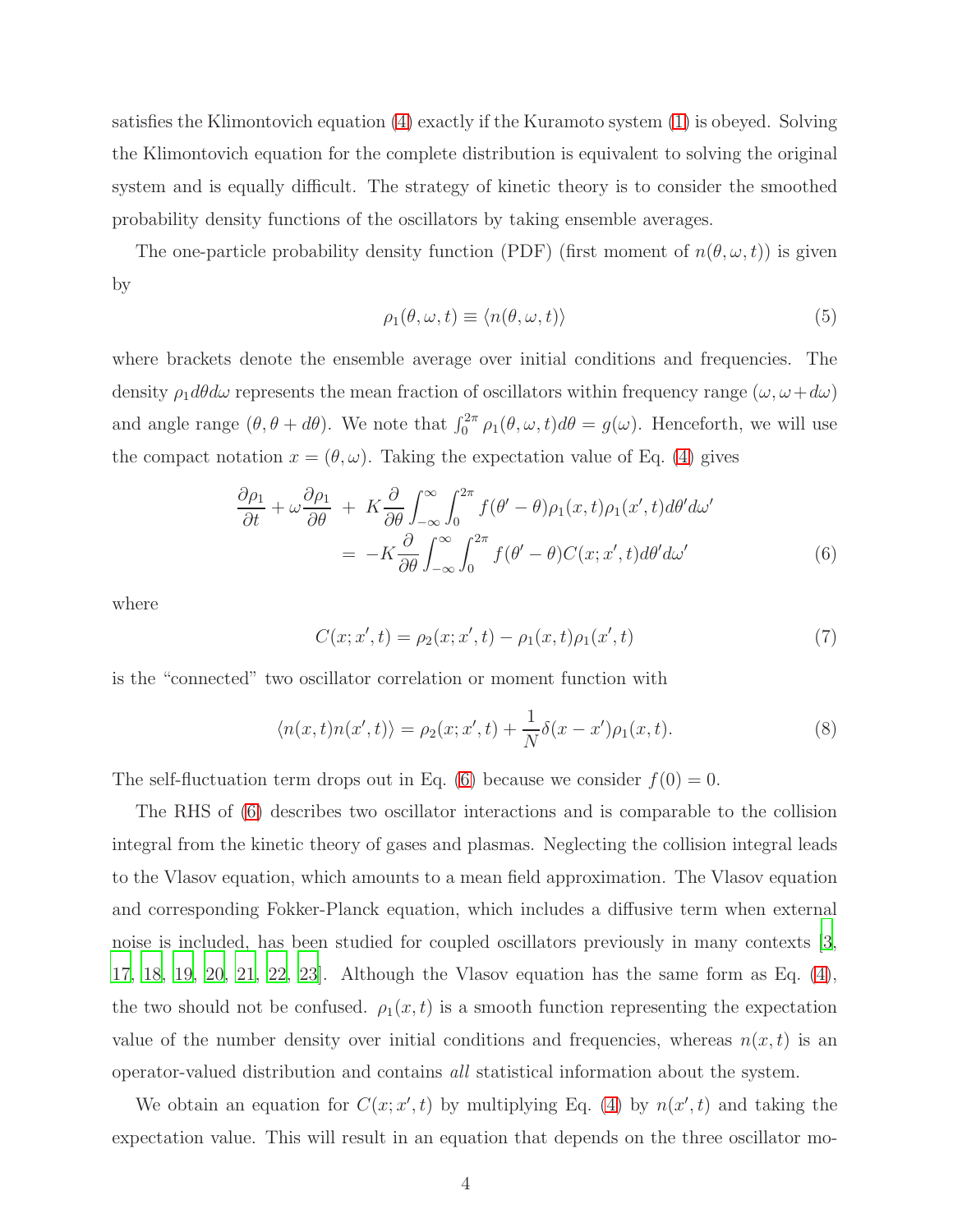ment function. Continuing this process for higher moments results in the BBGKY hierar-chy [\[15,](#page-10-5) [16](#page-10-6)]. We truncate the hierarchy at second order, expecting the correlation  $C(x; x', t)$ to be  $O(1/N)$  and a general connected n-point function to be  $O(1/N^{n-1})$  as is consistent with previous simulations [\[12,](#page-10-2) [14\]](#page-10-4).

Using Eq. [\(6\)](#page-3-0) and removing terms expected to be  $O(1/N^2)$  yields

<span id="page-4-0"></span>
$$
\{\frac{\partial}{\partial t} + \omega_1 \frac{\partial}{\partial \theta_1} + \omega_2 \frac{\partial}{\partial \theta_2} + K \int_{-\infty}^{\infty} \int_0^{2\pi} \left[ \frac{\partial}{\partial \theta_1} f(\theta_3 - \theta_1) + \frac{\partial}{\partial \theta_2} f(\theta_3 - \theta_2) \right] \rho_1(x_3, t) d\theta_3 d\omega_3 \} C(x_1, x_2, t) \n+ K \int_{-\infty}^{\infty} \int_0^{2\pi} \frac{\partial}{\partial \theta_1} f(\theta_3 - \theta_1) \rho_1(x_1, t) C(x_2, x_3, t) d\theta_3 d\omega_3 \n+ K \int_{-\infty}^{\infty} \int_0^{2\pi} \frac{\partial}{\partial \theta_2} f(\theta_3 - \theta_2) \rho_1(x_2, t) C(x_3, x_1, t) d\theta_3 d\omega_3 \} \n= -\frac{K}{N} \left[ \frac{\partial}{\partial \theta_1} f(\theta_2 - \theta_1) + \frac{\partial}{\partial \theta_2} f(\theta_1 - \theta_2) \right] \rho_1(x_1, t) \rho_1(x_2, t),
$$
\n(9)

Equations [\(6\)](#page-3-0) and [\(9\)](#page-4-0) form a Gaussian closure of a kinetic theory describing the Kuramoto model. We use this to calculate the fluctuations about the incoherent state. We start with the ansatz [\[15](#page-10-5)]:

<span id="page-4-1"></span>
$$
C(x_1, x_2, t) = \int_{-\infty}^{\infty} d\omega'_1 d\omega'_2 \int_0^{2\pi} d\theta'_1 d\theta'_2 \int_{t_0}^t dt \chi(x'_1, x'_2, t')
$$
  
 
$$
\times P(x_1, x'_1, t - t') P(x_2, x'_2, t - t'). \tag{10}
$$

where the initial conditions are imposed at  $t_0$  and  $t_0 < t' < t$ . Using Eq. [\(10\)](#page-4-1) in Eq. [\(9\)](#page-4-0), we obtain the dynamics for the propagator  $P$ ,

<span id="page-4-3"></span>
$$
\{\frac{\partial}{\partial t} + \omega_1 \frac{\partial}{\partial \theta_1} + K \frac{\partial}{\partial \theta_1} \int_{-\infty}^{\infty} \int_0^{2\pi} f(\theta_2 - \theta_1) \rho_1(x_2, t) d\theta_2 d\omega_2\} P(x_1, x_1', t - t') + K \frac{\partial}{\partial \theta_1} \int_{-\infty}^{\infty} \int_0^{2\pi} f(\theta_2 - \theta_1) \rho_1(x_1, t) P(x_2, x_1', t - t') d\theta_2 d\omega_2 = 0,
$$
\n(11)

where

$$
\chi(x_1, x_2, t) = -\frac{K}{N} \left[ \frac{\partial}{\partial \theta_1} f(\theta_2 - \theta_1) + \frac{\partial}{\partial \theta_2} f(\theta_1 - \theta_2) \right] \rho_1(x_1, t) \rho_1(x_2, t) \tag{12}
$$

and the initial condition is  $P(x; x', 0) = \delta(x - x')$ .

The fluctuations in the order parameter are given by

<span id="page-4-2"></span>
$$
\langle r^2 \rangle \equiv \langle ZZ^* \rangle = \int d\omega d\omega' d\theta d\theta' \langle n(\omega, \theta, t) n(\omega', \theta', t) \rangle e^{i(\theta - \theta')} \tag{13}
$$

We consider fluctuations in the incoherent state and thus seek solutions to [\(6\)](#page-3-0) and [\(9\)](#page-4-0) such that  $\rho_1(x,t) = \frac{1}{2\pi} g(\omega)$ . From Eqs. [\(7\)](#page-3-1) and [\(8\)](#page-3-2), we see that a computation of the fluctuations amounts to a calculation of the connected correlation function, which is phase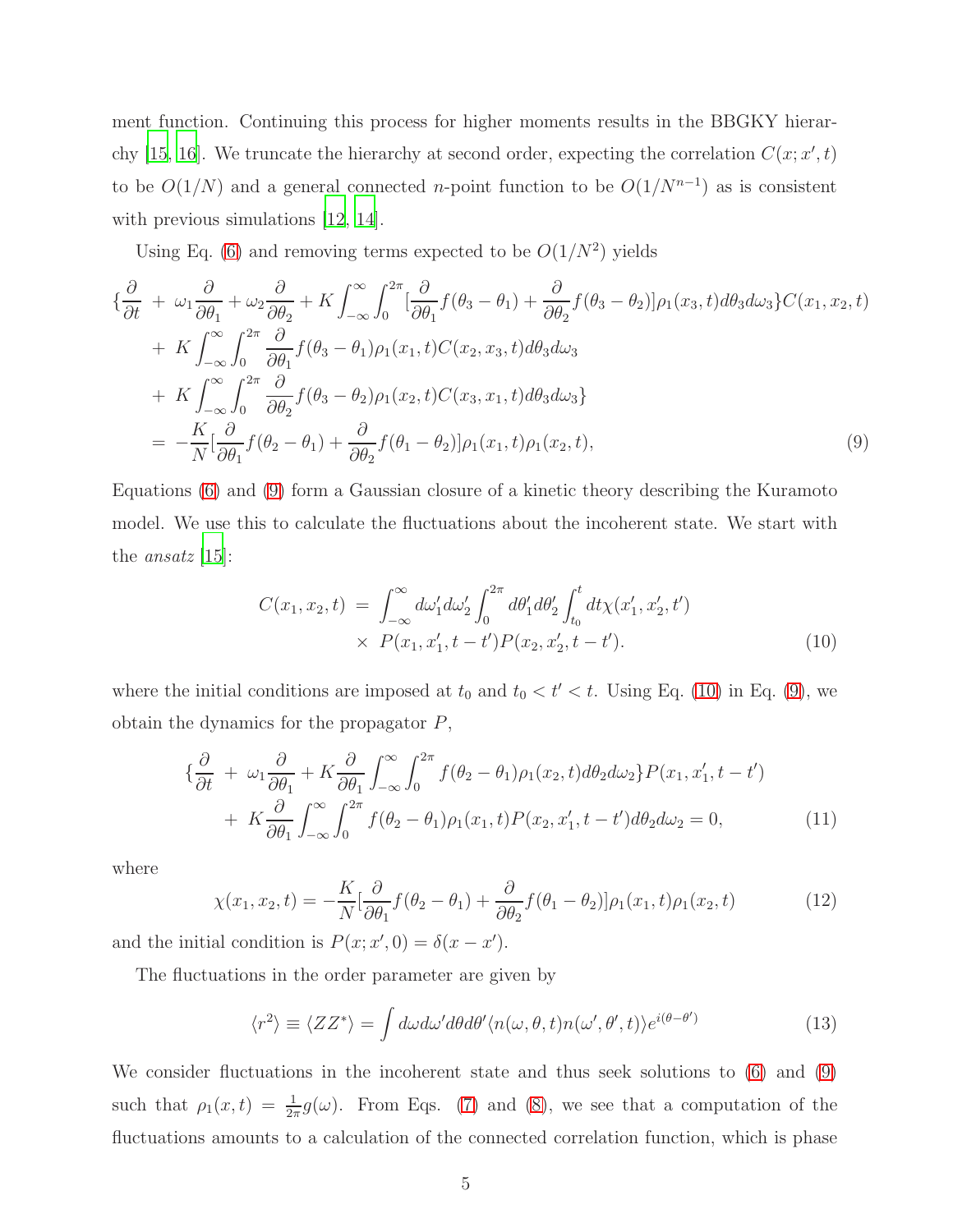invariant (because  $\rho_1$  is independent of  $\theta$ ), so that  $C(\theta_1, \theta_2, \omega_1, \omega_2, t) = C(\theta_1 - \theta_2, \omega_1, \omega_2, t)$ . Hence, the collision integral in Eq. [\(6\)](#page-3-0) is zero, making  $\rho_1(\theta, \omega) = g(\omega)/2\pi$  an exact solution of the equations. Taking the Fourier and Laplace transforms in  $\theta$  and time of Eq. [\(10\)](#page-4-1) gives

<span id="page-5-0"></span>
$$
C_n(\omega_1, \omega_2, s) = \frac{nK \text{Im}[f_n]}{2\pi^2 N} \int_{-\infty}^{\infty} d\omega'_1 d\omega'_2 d\tau \int_{\mathcal{L}_1} ds_1 \int_{\mathcal{L}_2} ds_2 g(\omega'_1) g(\omega'_2)
$$
(14)  

$$
\times \hat{P}_{-n}(\omega_1, \omega'_1, s_1) \hat{P}_n(\omega_2, \omega'_2, s_2) \frac{1}{s} e^{(s_1 + s_2 - s)\tau},
$$

where *n* is the Fourier mode index,  $s_{1,2}$  is a Laplace transform variable and  $\tau = t - t'$ . By definition, the Laplace contours  $\mathcal{L}_1$  and  $\mathcal{L}_2$  are arranged such that they are to the right of all poles in  $\hat{P}_{-n}$  and  $\hat{P}_n$ , respectively. Using Eqs. [\(7\)](#page-3-1), [\(8\)](#page-3-2) and [\(14\)](#page-5-0) in Eq. [\(13\)](#page-4-2) gives

<span id="page-5-2"></span>
$$
\langle r^2(\tau) \rangle = 4\pi^2 \int d\omega d\omega' C_{-1}(\omega, \omega', \tau) + \frac{1}{N}
$$
 (15)

because  $\langle Z \rangle = 0$ .

We can obtain a general expression for  $\langle r^2 \rangle$  without explicitly solving for the correlation function. From equation [\(11\)](#page-4-3), we can derive the relation

<span id="page-5-1"></span>
$$
\int \hat{P}_n(\omega, \omega', s) d\omega = \frac{1}{(s + in\omega')\Lambda_n(s)}
$$
(16)

where

$$
\Lambda_n(s) \equiv 1 + inK f_n^* \int_{-\infty}^{\infty} \frac{g(\omega) d\omega}{s + in\omega} \tag{17}
$$

is the analog of the dielectric response function. Using Eqs. [\(16\)](#page-5-1) and [\(14\)](#page-5-0) in Eq. [\(15\)](#page-5-2) yields

<span id="page-5-3"></span>
$$
\langle r^2(\tau) \rangle = \frac{2}{iKN\pi} \int_{\mathcal{C}} ds \frac{\Lambda_1(s-s_0) - 1}{\Lambda_1(s-s_0)} \text{Res} \left[ \frac{-1}{\Lambda_1(s)} \right]_{s=s_0} \frac{1}{s} e^{s\tau}
$$
(18)

where  $s_0$  is the zero of  $\Lambda_n(s)$ . The strategy of the calculation leading to Eq. [\(18\)](#page-5-3) is similar to the calculation of the Lenard-Balescu collision integral [\[15](#page-10-5), [16](#page-10-6)].

For the specific frequency distribution  $g(\omega) = (\gamma/\pi)(1/(\omega^2 + \gamma^2))$  (i.e. a Lorentz distribution), Eq. [\(18\)](#page-5-3) evaluates to

<span id="page-5-4"></span>
$$
\langle r^2(\tau) \rangle = \frac{1}{N} \frac{K_c}{K_c - K} - \frac{1}{N} \frac{K}{K_c - K} e^{-(K_c - K)\tau}
$$
\n
$$
\tag{19}
$$

where  $K_c = 2\gamma$  for the Lorentz frequency distribution.  $\langle r^2(0) \rangle = 1/N$  because the initial conditions for Eqs. [\(6\)](#page-3-0) and [\(9\)](#page-4-0) are such that  $\rho_1(x, 0)$  is the equilibrium incoherent state and  $C(x_1, x_2, 0) = 0$ . For the uncoupled system  $K = 0$ , so  $\langle r^2 \rangle = 1/N$  as expected. We also see that the amplitude of the fluctuations and the transient decay time become singular at the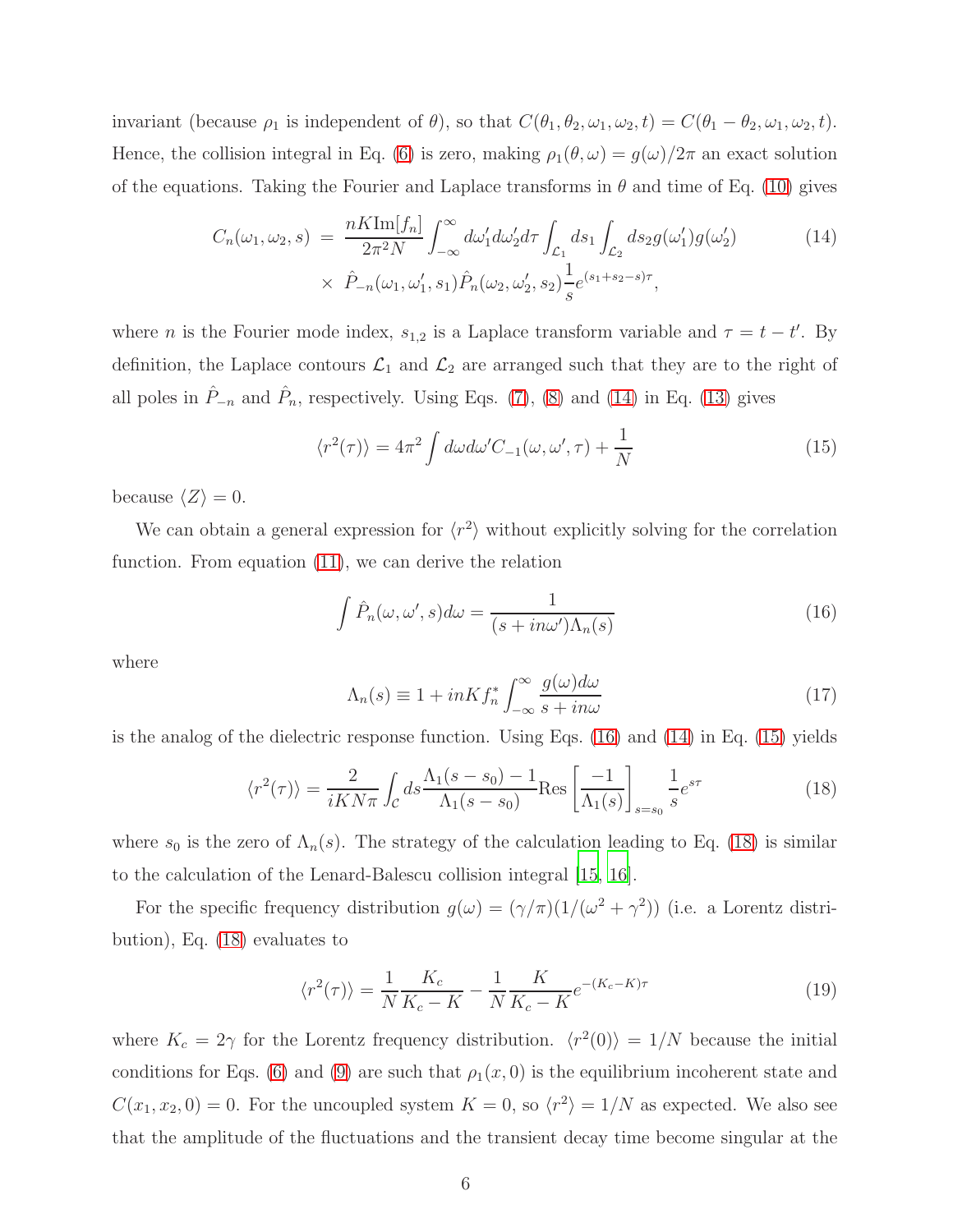critical point  $K = K_c$ . At criticality, we obtain the expression  $\langle r^2(\tau) \rangle = (1/N)(1 + K_c \tau)$ . The closer K is to criticality, the less this calculation should be valid. Near critical behavior requires an analysis of all orders in the  $1/N$  expansion. Dynamically, the implication is that as the coupling strength nears criticality, oscillators will interact more strongly and higher order correlations will become more important. The result  $\langle r^2(\infty) \rangle = K_c/[N(K_c - K)]$  was first derived by Daido [\[14](#page-10-4)] with a completely different approach. Our method facilitates a systematic expansion in  $1/N$ , in addition to providing an examination of the transient behavior of  $\langle r^2(\tau) \rangle$ .

We can examine the transient behavior of the correlations by solving Eq. [\(14\)](#page-5-0) for the Lorentz distribution. We first solve for the propagator in Eq. [\(11\)](#page-4-3) by taking a Fourier series expansion in  $\theta$  and Laplace transform in time, to obtain

<span id="page-6-0"></span>
$$
\hat{P}_n(\omega_1, \omega'_1, s) = \frac{1}{s + in\omega_1} \frac{\delta(\omega_1 - \omega'_1)}{2\pi} - \frac{inKf_n^*g(\omega_1)}{2\pi(s + in\omega_1)(s + in\omega'_1)\Lambda_n(s)}\tag{20}
$$

where s is the Laplace transform variable and  $\Lambda_n(s) = 1 - (K/2)|n|/(s + |n|\gamma)$ . The propagator [\(20\)](#page-6-0) has poles along the imaginary axis corresponding to the continuous spectrum of marginally stable modes as well as those given by the discrete zeros of  $\Lambda_n(s)$ , which for  $K < K_c = 2\gamma$  are real and negative [\[17](#page-10-7)].

We then use Eq. [\(20\)](#page-6-0) in Eq. [\(14\)](#page-5-0) and take the inverse Laplace transform. For the  $n = 1$ mode, this gives

<span id="page-6-1"></span>
$$
C_{1}(\omega,\omega',\tau) = \frac{K}{N} \frac{1}{4\pi^{2}} g(\omega)g(\omega') \left[ \frac{(i\omega + \frac{K_{c}}{2})(-i\omega' + \frac{K_{c}}{2})}{(i\omega + \frac{K_{c}}{2} - \frac{K}{2})(-i\omega' + \frac{K_{c}}{2} - \frac{K}{2})} \left( \frac{e^{(i(\omega - \omega')\tau)}}{i(\omega - \omega')} - \frac{1}{i(\omega - \omega')}\right) \right] + \frac{K}{2} \frac{(i\omega' - \frac{K_{c}}{2})}{(\frac{K}{2} - \frac{K_{c}}{2} - i\omega)((\frac{K_{c}}{2} - \frac{K}{2})^{2} + (\omega')^{2})} \left( e^{-(\frac{K_{c}}{2} - \frac{K}{2} + i\omega')\tau} - 1 \right) + \frac{K}{2} \frac{(-i\omega - \frac{K_{c}}{2})}{(\frac{K}{2} - \frac{K_{c}}{2} + i\omega')((\frac{K_{c}}{2} - \frac{K}{2})^{2} + (\omega)^{2})} \left( e^{-(\frac{K_{c}}{2} - \frac{K}{2} - i\omega)\tau} - 1 \right) + \frac{K^{2}}{4(K - 2\frac{K_{c}}{2})} \frac{1}{(\frac{K}{2} - \frac{K_{c}}{2} - i\omega)(\frac{K}{2} - \frac{K_{c}}{2} + i\omega')} \left( e^{-(K_{c} - K)\tau} - 1 \right)
$$
(21)

where  $\tau = t - t_0$ . The other modes are given by  $C_{-1} = C_1^*$  and  $C_n = 0$  for  $n \neq \pm 1$  since  $f(\theta) = \sin \theta$ . The correlation function will thus have the form

<span id="page-6-2"></span>
$$
C(\omega, \omega', \theta - \theta', \tau) = C_1 e^{i(\theta - \theta')} + C_{-1} e^{-i(\theta - \theta')}
$$
\n(22)

Only the last term in Eq. [\(21\)](#page-6-1) contributes to the transient in Eq. [\(19\)](#page-5-4). The correlation function contains modes which consist of all possible pairings of a marginal oscillating mode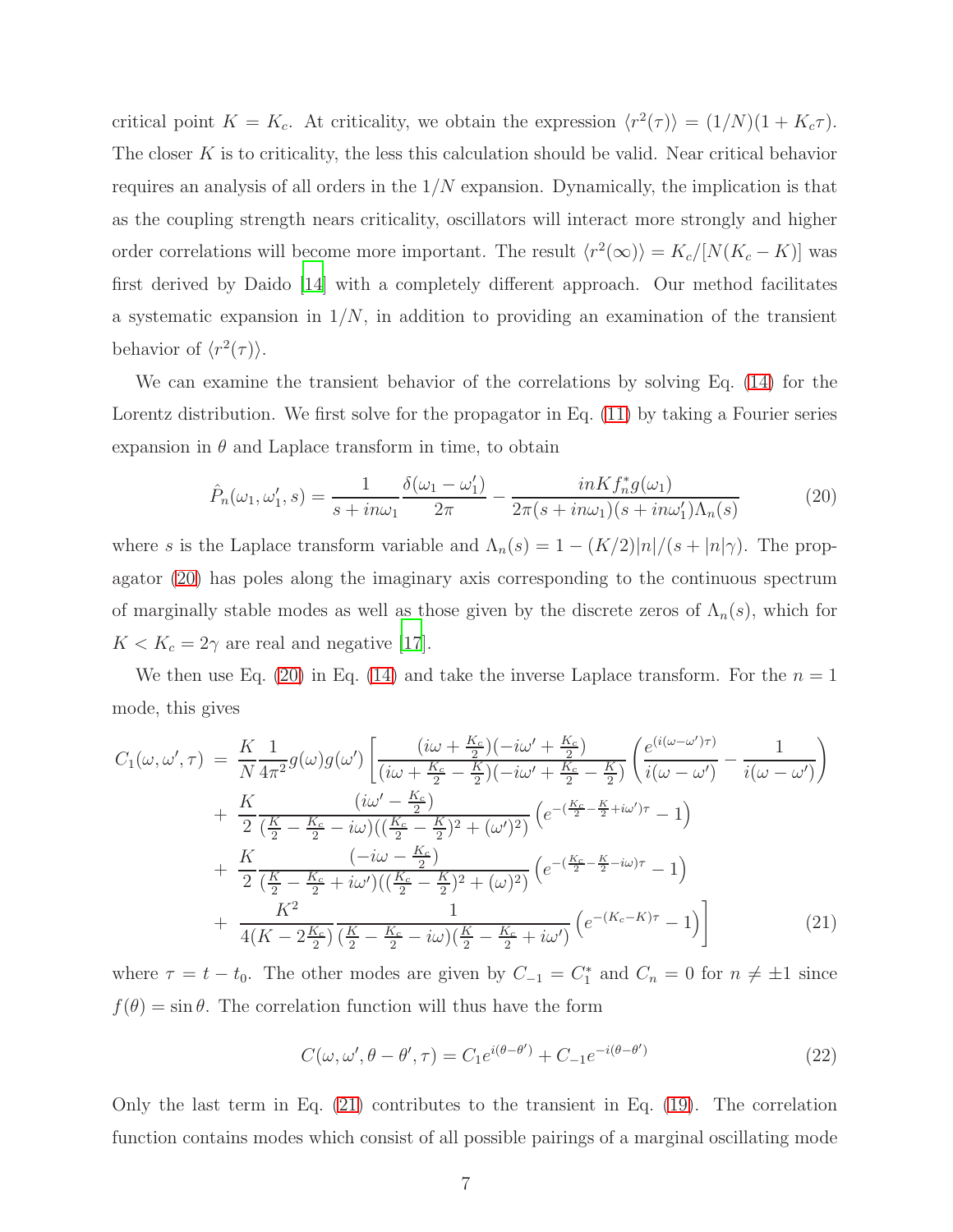with the decaying mode. While the marginal modes do not decay in the correlations, they do not affect the decay of  $\langle Z(\tau) \rangle$  because of a Landau damping-like dephasing effect that is described in Ref. [\[24\]](#page-10-14). The marginal modes also have no effect upon the transient behavior of  $\langle r^2(\tau) \rangle$ . We should expect a similar result for higher moments. At this order, the marginal modes are not rendered stable by finite size effects as they are with the addition of external additive noise [\[17](#page-10-7)]. Should stabilization occur due to the intrinsic fluctuations, it will necessarily be a consequence of higher order effects.

We compare our analytical results to numerical simulations of the Kuramoto system. Figure [2](#page-8-0) a) shows the asymptotic value of  $\langle r^2 \rangle$  for various values of K and N. The analytical prediction matches extremely well for  $N = 500$  and reasonably well for  $N = 50$  and  $N = 100$ . Only at  $N = 10$  are there significant deviations from the prediction. Fig. [2](#page-8-0) b) shows the transient behavior of  $\langle r^2 \rangle$ . The results match quite well below  $K/K_c = 0.8$ . Numerical results for the correlation function integrated over  $\omega, \omega'$  are shown in Fig. [3.](#page-9-9) The simulation agrees well with the prediction Eq. [\(22\)](#page-6-2) except near the critical point as expected.

Our calculation is the first presentation of a systematic approach to understanding the fluctuations due to finite size effects to an arbitrary order in  $1/N$ . Although we truncate at lowest order, our approach allows a truncation at any level of the moment hierarchy to produce an expansion in  $1/N$ . We note that Ref. [\[25\]](#page-10-15) found that when the oscillators are driven with Gaussian noise,  $1/N$  dependence is still seen in the fluctuations of the order parameter. Additionally, our methodology could be used to study the evolution of the phase of  $Z$ , as in Ref. [\[26\]](#page-10-16).

Some previous work [\[3,](#page-9-2) [19,](#page-10-9) [20](#page-10-10), [21,](#page-10-11) [25,](#page-10-15) [27](#page-10-17)] for both phase and pulse coupled oscillators also start with a continuity equation similar to Eq. [\(4\)](#page-2-1) but either go directly to mean field theory, with and without an external noise source to approximate fluctuations, or assume the fluctuations are Gaussian. References [\[22,](#page-10-12) [23](#page-10-13)] derive a kinetic theory for a network of integrate-and-fire neurons by constructing a moment hierarchy similar to ours that is closed using the maximum entropy principle. However, this work differs from ours in that the hierarchy is built from a Boltzmann-like equation for a one-particle distribution function with stochastic inputs and hence does not capture the same correlation effects that we find by starting from a continuity equation that contains the full statistics of the system.

We feel it is important to stress that the Klimontovich continuity equation (Eq. [\(4\)](#page-2-1)) is not an approximation. The approximation appears in the method of finding solutions.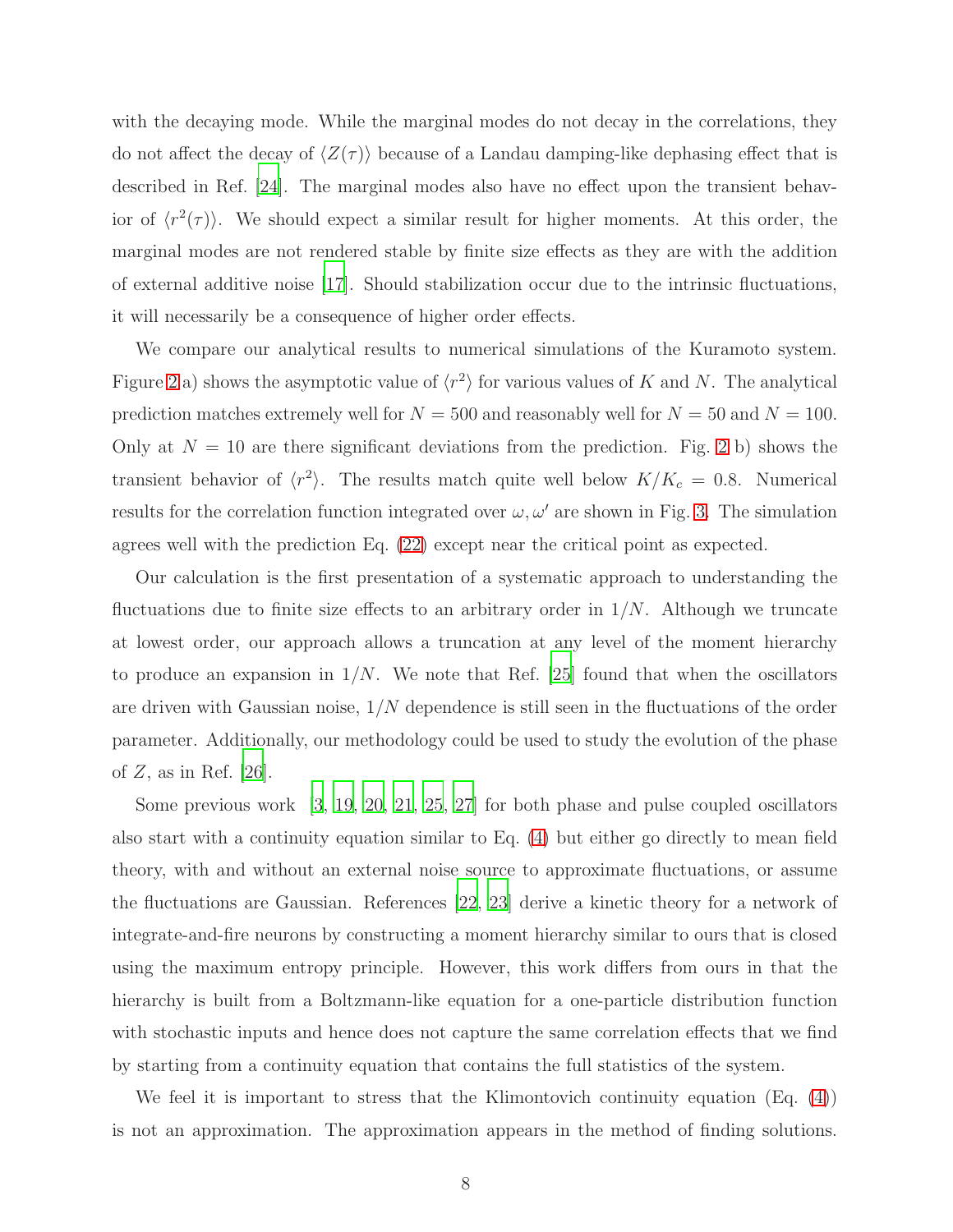

<span id="page-8-0"></span>FIG. 2: a) Simulated and predicted  $N\langle r^2 \rangle$  vs.  $K/K_c$  for various values of N for large times. The data are evolved for 6 time constants at each  $K$   $(\tau=1/(K_c-K))$  and averaged over 1000 different initial conditions and frequencies. The frequency distribution is Lorentz with  $\gamma = 0.05$ . The simulation was performed with a time step of 0.05. The initial distribution of angles was uniform. b) Time evolution of  $\langle r^2(\tau) \rangle$  vs.  $\tau$  for various values of K and for  $N = 100$ . At each time point the values are averaged over 10,000 different initial conditions and frequencies. All other parameters as above.

The mean field limit is equivalent to setting correlations to zero. Computing the moment hierarchy allows for an expansion which accounts for the effects of correlations. We produce a systematic method for deriving such an expansion and show explicitly in what regime higher order correlations can be ignored. We also note that the kinetic theory approach is only one avenue to understanding correlations. An alternative formulation is through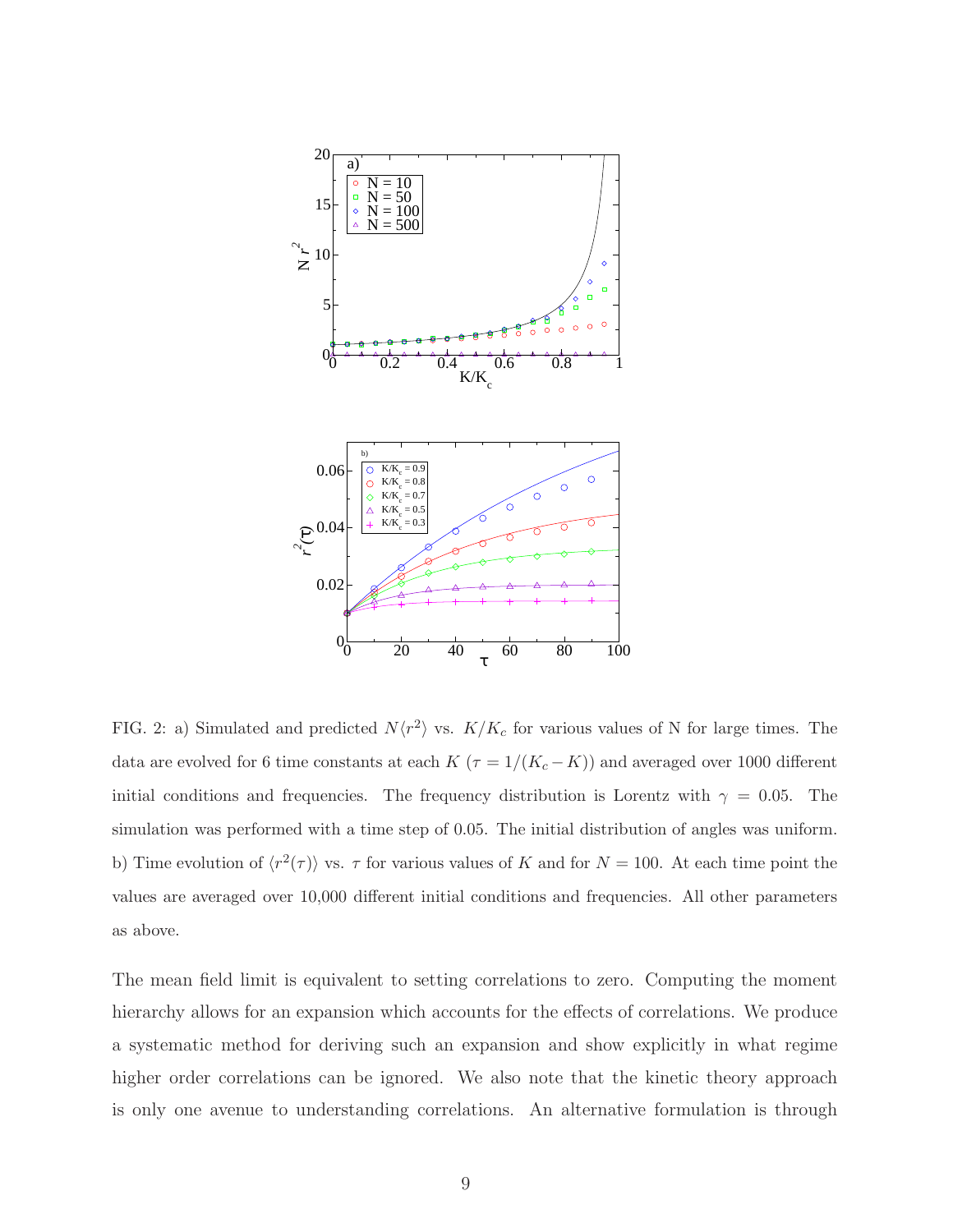

<span id="page-9-9"></span>FIG. 3:  $C(\omega, \omega', \theta - \theta')$  integrated over  $\omega$  and  $\omega'$  versus  $\theta - \theta'$  for  $N = 100$  and various values of K. Frequency distribution is Lorentz with  $\gamma = 0.05$  and the initial angle distribution is uniform. Results are averaged over 100,000 samples in a 2 dimensional histogram with 100x100 bins. The data is then averaged over angle differences and then put into a one dimensional histogram with bins of width 10. The time step for the evolution is 0.05.

a statistical field theory approach [\[28](#page-10-18)], which facilitates the construction of an expansion without resorting to a moment hierarchy.

This research was supported in part by the Intramural Research Program of NIH, NIDDK.

- <span id="page-9-0"></span>[1] A. T. Winfree, Journal of Theoretical Biology 16, 15 (1967).
- <span id="page-9-1"></span>[2] C. Liu, D. Weaver, S. Strogatz, and S. Reppert, Cell 91, 855 (1987).
- <span id="page-9-2"></span>[3] D. Golomb and D. Hansel, Neural Computation 12, 1095 (2000).
- <span id="page-9-3"></span>[4] G. B. Ermentrout and J. Rinzel, Am. J. Physiol 246, R102 (1984).
- <span id="page-9-4"></span>[5] G. B. Ermentrout, Journal of Mathematical Biology 29, 571 (1991).
- <span id="page-9-5"></span>[6] T. J. Walker, Science 166, 891 (1969).
- <span id="page-9-6"></span>[7] K. Wiesenfeld, P. Colet, and S. H. Strogatz, Physical Review Letters 76, 404 (1996).
- <span id="page-9-7"></span>[8] Y. Kuramoto, Chemical Oscillations, Waves, and Turbulence (Springer-Verlag, 1984).
- <span id="page-9-8"></span>[9] Y. Kuramoto, Progress of Theoretical Physics Supplement 79, 223 (1984).